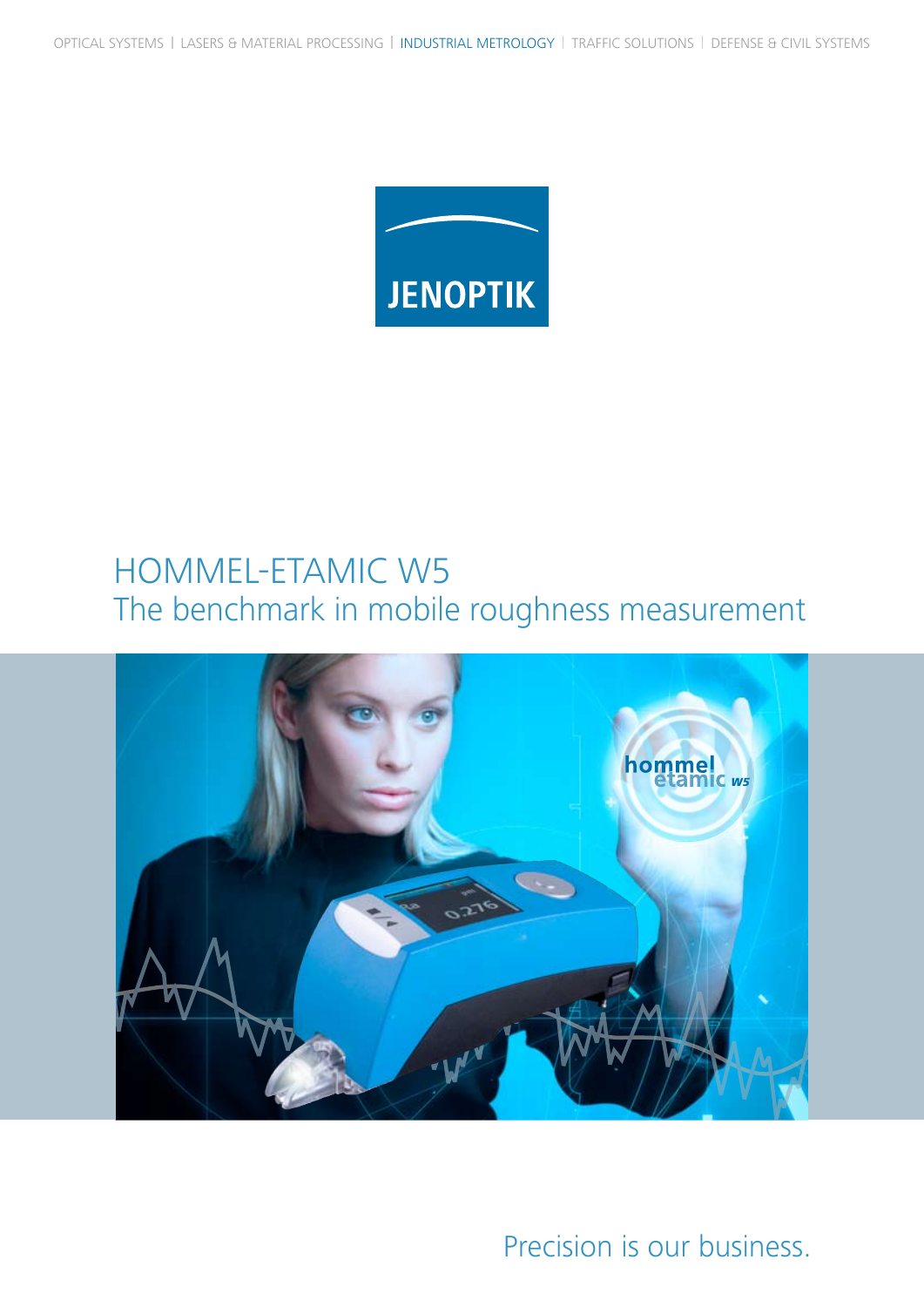**Surface roughness measurement on the production line - mobile and highly capable.**

### **Large color display**

Easy viewing of results, including tolerance evaluation.

**Central start push button** Suitable for right or left handed users.

### **Roughness probe**

Easy to change. Extensive range of roughness probes available for specific measuring tasks.

**Lighting** For better visibility of the measurement position.

# hommel<br>etamic ws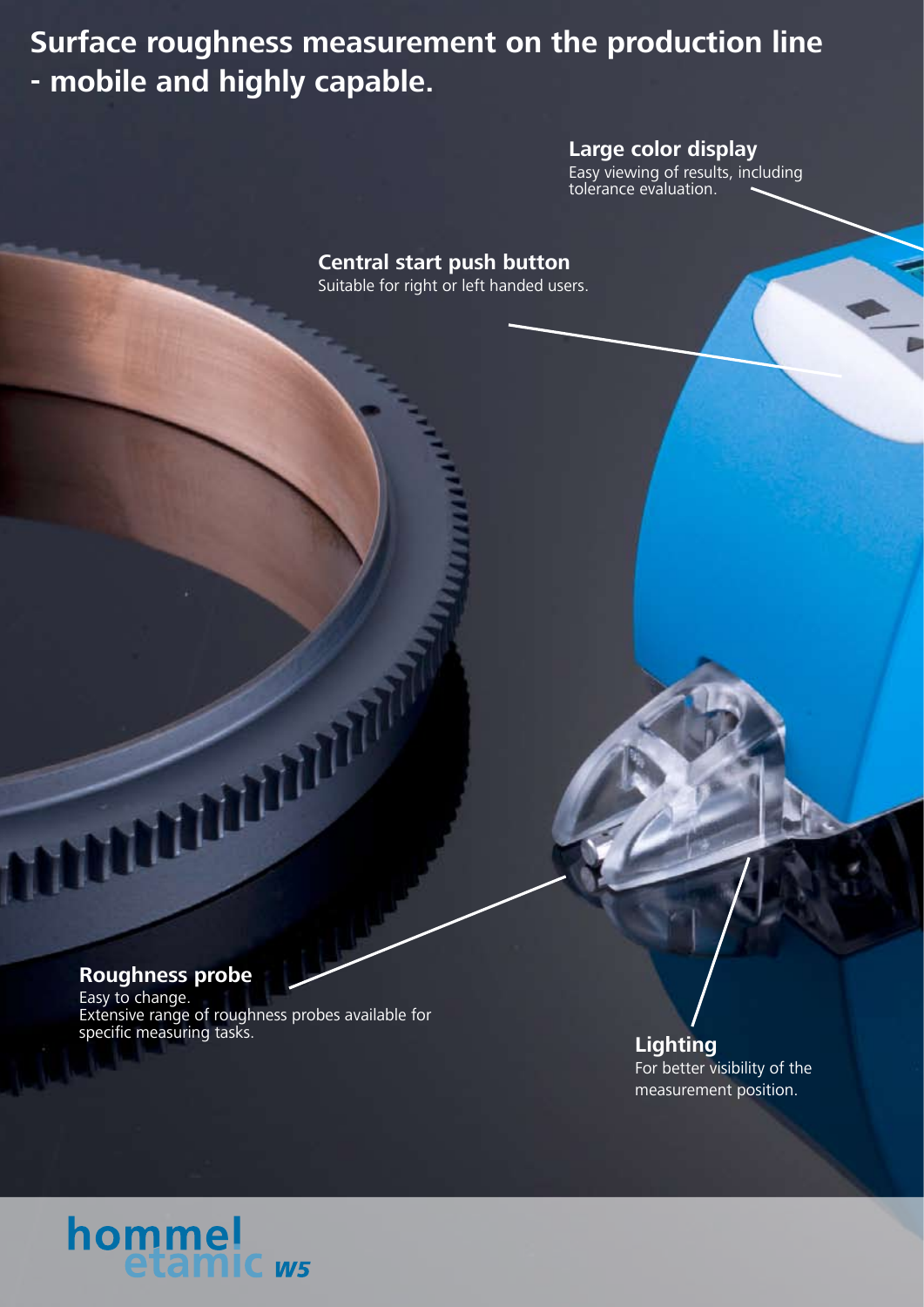### **Parameter selection**

Intuitive handling with click wheel for parameter selection and all other device operations.

### **USB interface**

Windows-compatible data format and built-in battery.

### **Handy, portable and long-lasting**

Compact and light in design, the W5 offers up to 800 measurements with one battery charge.

### **High storage capacity**

For five measuring programs including measuring conditions.



### **Wireless printing**

The optional printer HOMMEL-ETAMIC P5 uses *Bluetooth*® technology for wireless printing.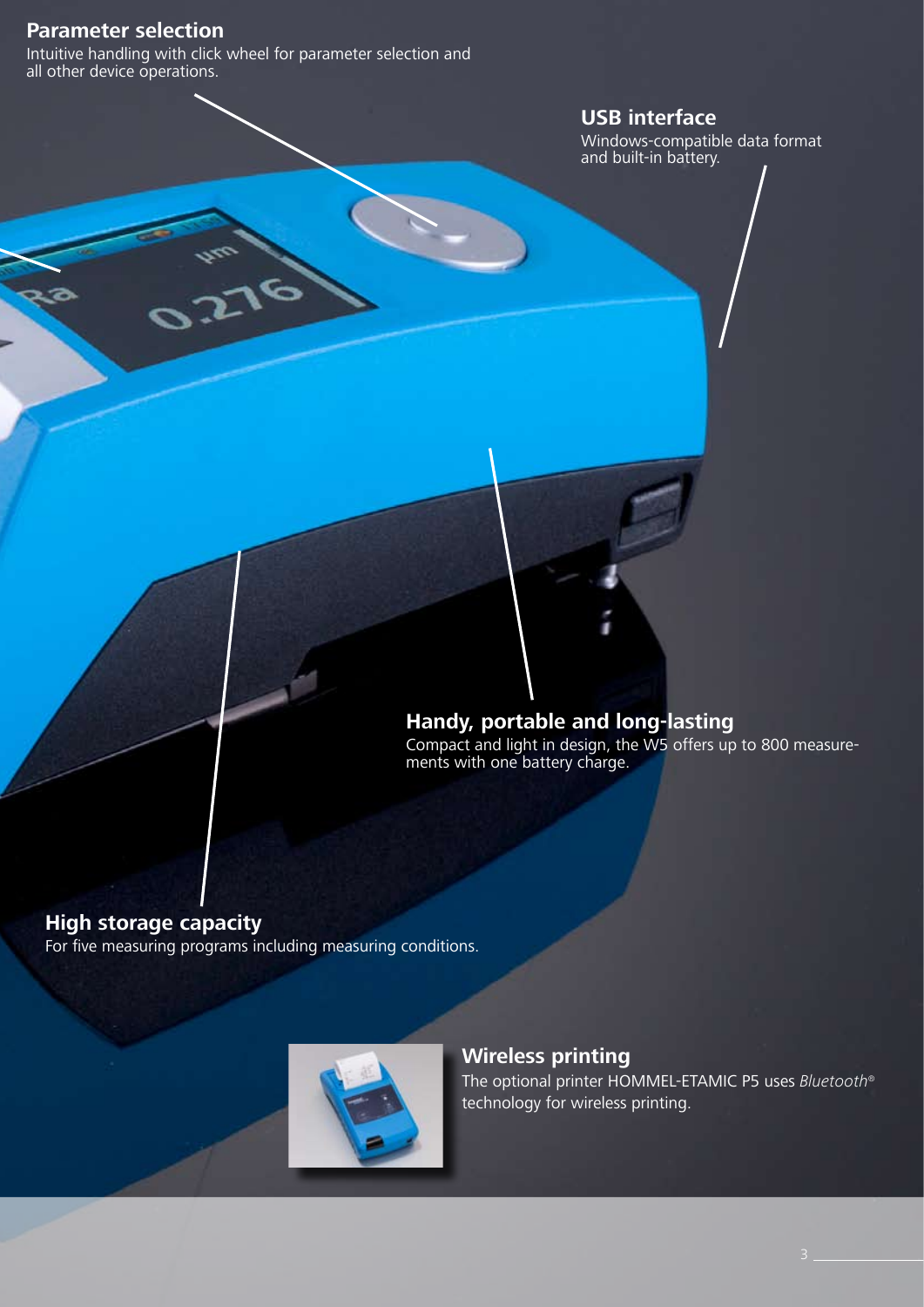## Your partner for industrial metrology

Hommel-Etamic, the Industrial Metrology Division of the Jenoptik Group, is a leading manufacturer and system provider of high-precision, tactile and nontactile production metrology. The range of products provided include total solutions for a wide range of measurement tasks such as testing surfaces, form, and determining dimensional tolerances – throughout all phases of the production process, for final inspection or in a metrology lab. Our product portfolio is rounded off by a wide range of services in consulting, training and service, including long-term maintenance contracts.

Hommel-Etamic. Precision is our business!

#### Flexible surface measurement

We have the right system for any measuring task. Our product line includes mobile compact roughness measuring devices, as well as standard and custom stationary systems for roughness, topography and contour measurement.

The W5 is the ideal roughness measuring system for precise and portable surface measurement on the production line. Comprised of a functional, ergonomic design, the device fits easily into the user's hand making it simple to precisely position on the workpiece.

The W5 is capable of a wide range of measurement tasks using an extensive array of probes and accessories. This allows the W5 to match the performance of more expensive stationary systems with its accuracy and precision.



#### Compact and easy to handle.

- Portable and battery-supplied
- Compact and light in design (270 g)
- Easy, intuitive handling with click wheel and graphical user interface
- Large color display for easy viewing of the results, including tolerance evaluation
- Precise positioning on workpiece
- High storage capacity: five measuring programs with max. 2,000 measurements incl. profile data per measuring program
- Features *Bluetooth*® technology for wireless printing
- USB interface
- Height adjustment integrated from factory
- No calibration necessary

4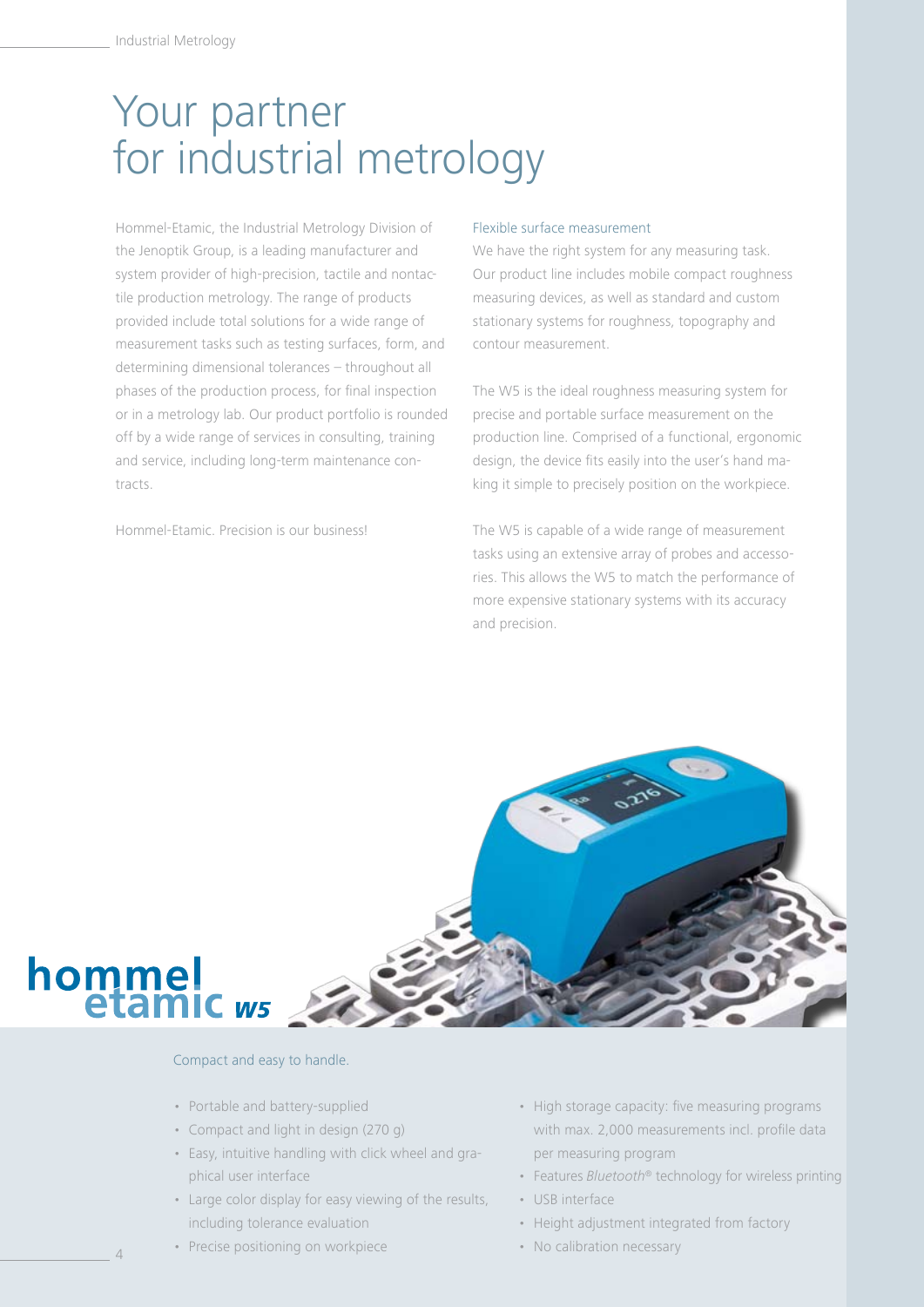

## Portable and reliable surface roughness measurement

### The benefits of the W5 at a glance

#### Compact and easy roughness measurement.

The mobile HOMMEL-ETAMIC W5 roughness measuring instrument provides a high level of performance and operating convenience for roughness measurement in production. The functional design makes it incredibly easy to use and allows the device to fit nice and securely in your hand when it comes to mobile measurement.

#### Simple operation.

The color display with the graphic interface makes operating it especially simple and transparent. The click wheel enables the device functions to be selected intuitively.

#### Long-lasting and wireless.

More than 800 measurements with one battery charge guarantee a high level of availability even when the measuring instrument is in frequent use. And if the measurement results need printing out on the optional printer, this can be done wirelessly via *Bluetooth*® technology.

#### Permanently calibrated from factory.

The roughness probes and measuring instrument electronics are calibrated independently from each other. The roughness probes from Hommel-Etamic are stable over the long term due to an inductive full-bridge. There is therefore no need to make regular adjustments to the amplification. An invaluable advantage in everyday measuring.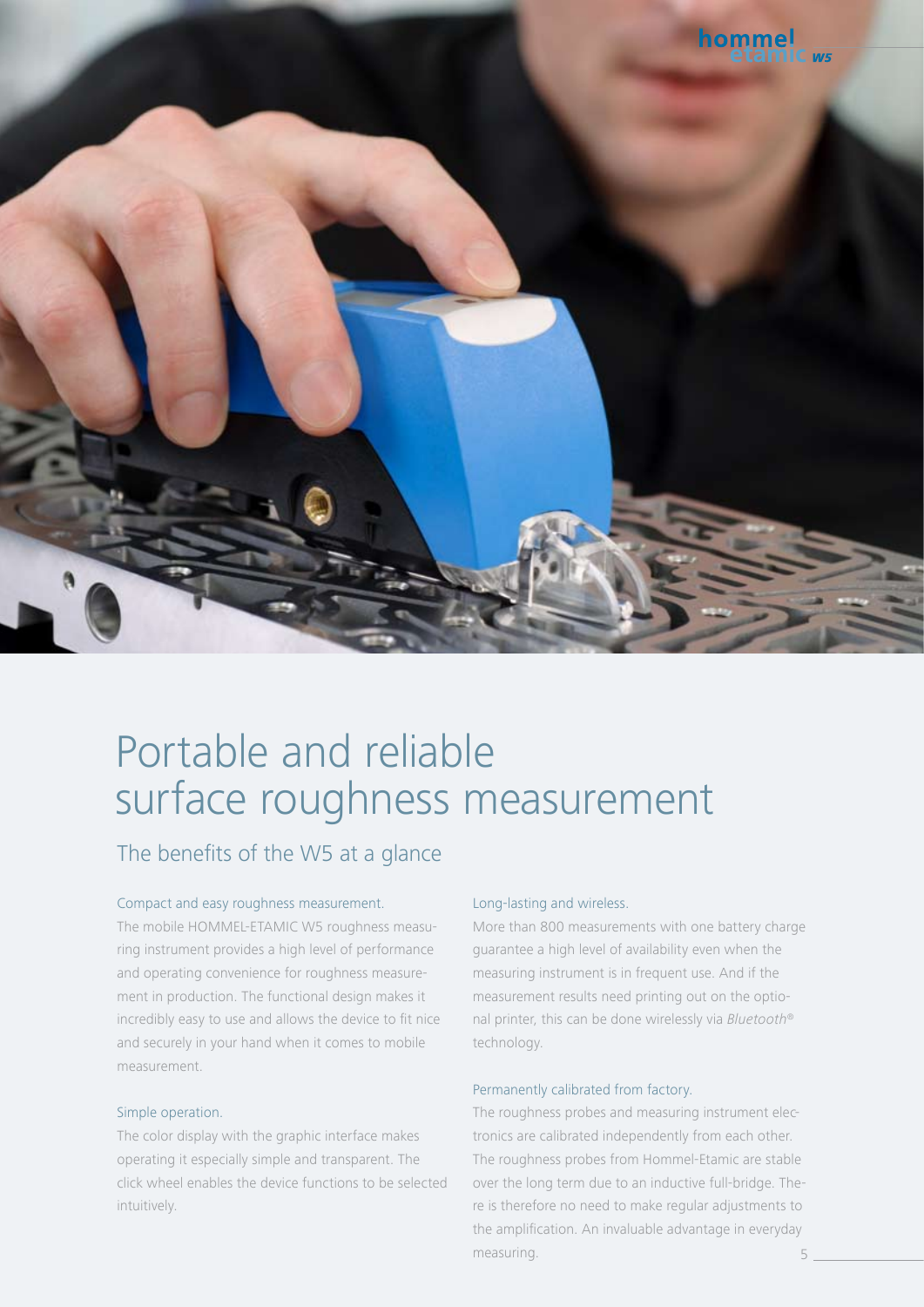## Versatile and easy surface measurement

#### Mobile measurement

Portable, easy to operate and long-lasting, the W5 is ideally suited for measurements on big workpieces. Working in all possible measuring positions, including on perpendicular surfaces or overhead, the W5 is a universal roughness measuring device for use on the production line.

#### Height adjustment integrated from factory

The extendable tripod legs can be used to adjust the measuring instrument to the height of small workpieces. This allows such measuring applications to be implemented without an additional means of holding.

#### Measurement on small shafts

The support prism centers workpieces like small shafts from 10 mm diameter reliably on the correct measuring position and protects the probe for measurements in bores from 12 mm diameter.

#### Precise workpiece support

The contact to the workpiece is made by precisely polished support shafts on the bottom side of the W5 in order to guarantee a permanent and stable positioning on the workpiece.

#### Stationary measurement

The HS300 height measuring stand turns the small, mobile W5 into a complete measuring station. For measuring tasks that demand precise positioning or when the measuring accuracy has to fulfill especially high specifications.









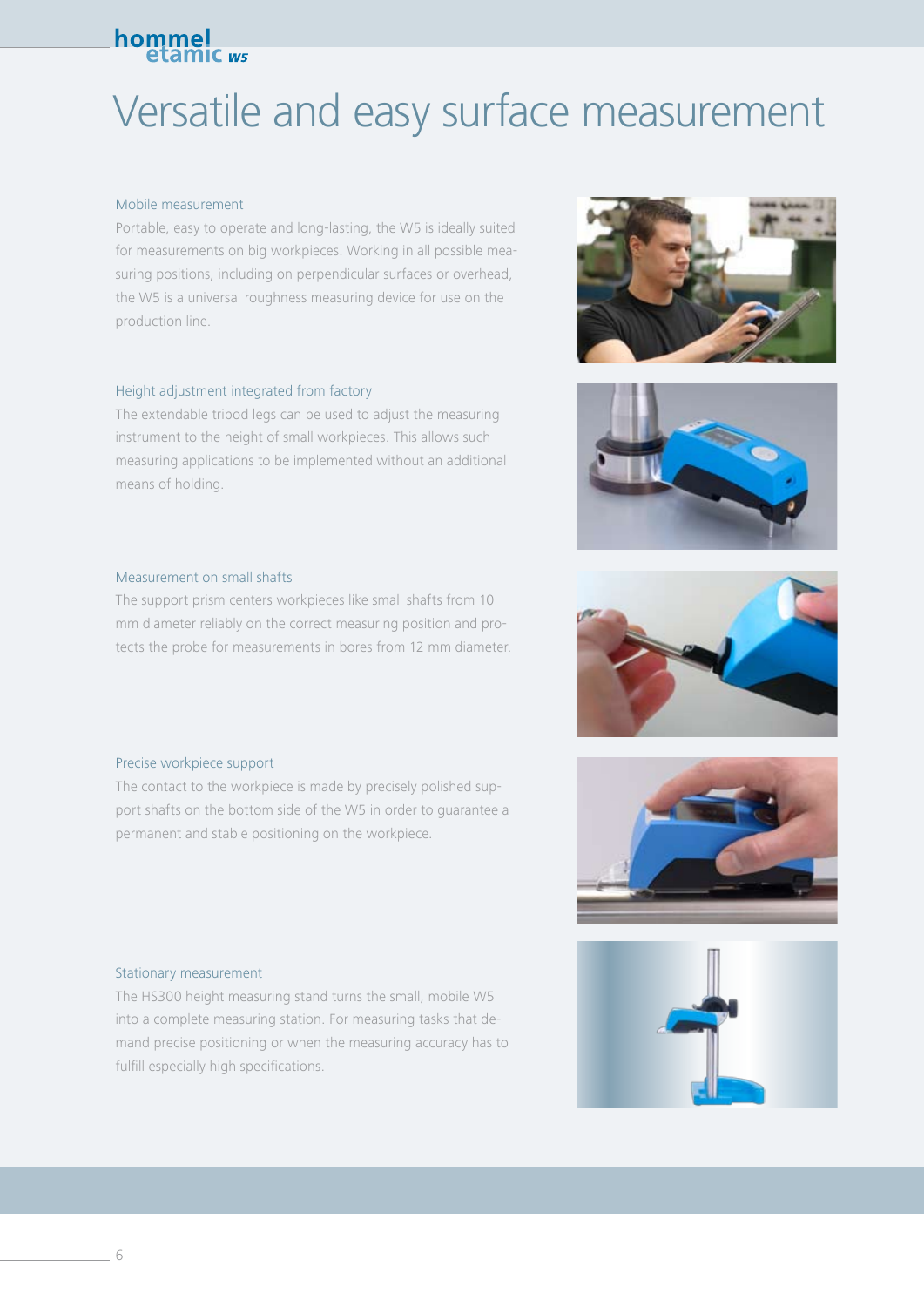



#### Intuitive operation

The logically structured user guidance holds no mysteries. The graphic user interface combined with the click wheel allows the instrument to be operated reliably. Self explanatory and no time-consuming training required.



#### Measurement position lighting

The transparent probe cover combined with the measurement position lighting makes the exact measurement position of the roughness probe very easy to see.



#### Tolerance evaluations at a glance

The colored display of the measurement results depending on the tolerance evaluation allows the measurement results to be assessed at a glance.



#### One connection — many functions

No risk of confusion: all the necessary functions are covered with just one USB port:

- Battery charging function or permanent power supply
- USB connection to PC to transfer parameters and profile data
- External controls via foot switch
- Remote controls via TURBO DATAWAVE

#### The HOMMEL-ETAMIC W5 scope of delivery Art. 1005 0286

- W5
- Roughness probe T1E
- Charging device/mains adapter
- Built-in lithium-ion battery
- USB cable
- Probe cover
- Support prism for small shafts
- Factory calibration certificate
	- Operating instructions
	- Case



The W5 comes as a complete set in a sturdy case and is immediately ready to use.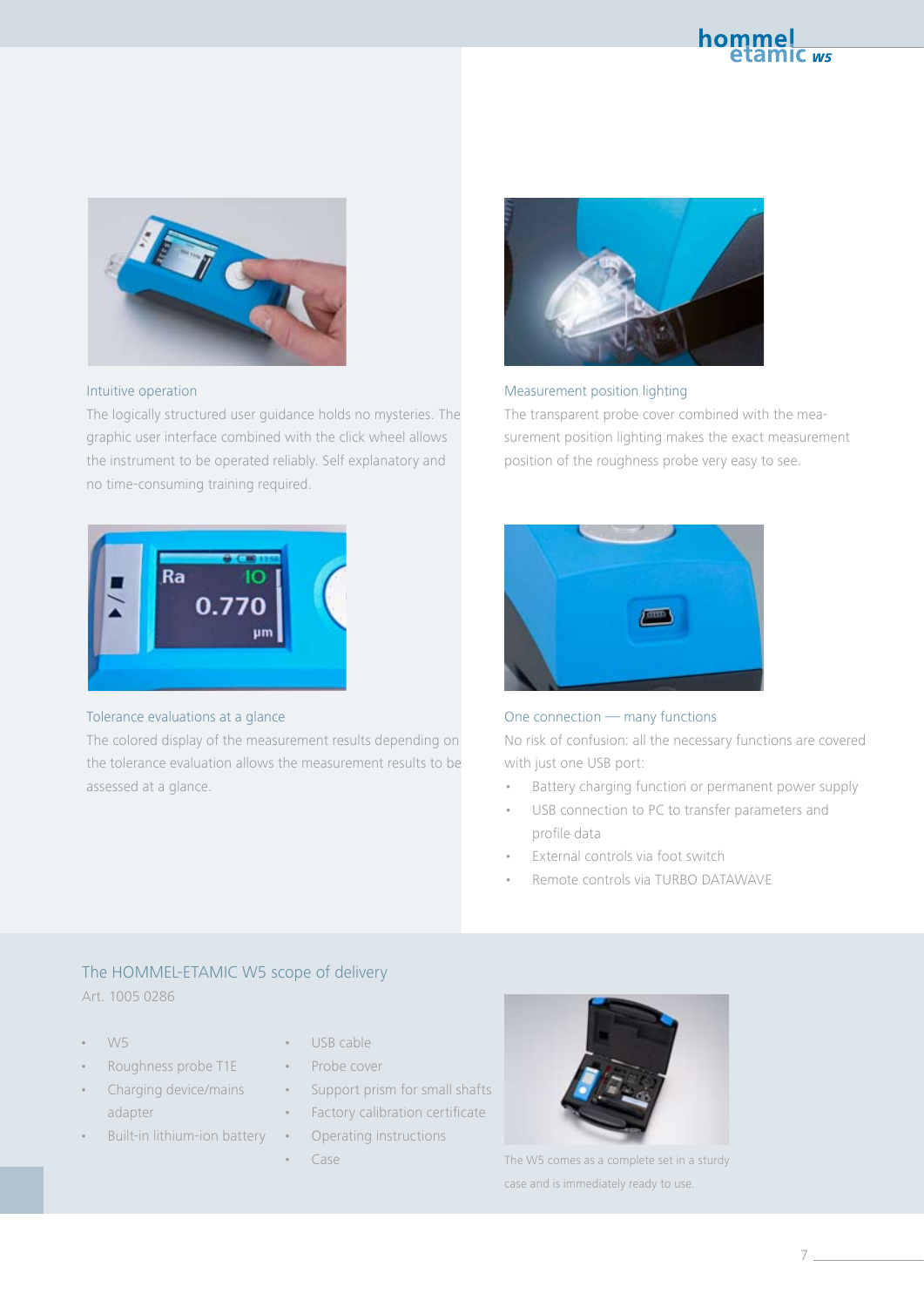## Mobile printer HOMMEL-ETAMIC P5

#### Ideal for mobile use.

The compact thermal printer documents the measurement results on the spot — using *Bluetooth*® wireless technology without awkward cables. The roughness measuring instrument thus remains mobile, even if the measurements need to be documented.

#### Simple operation.

Easy to insert paper thanks to "Easy Paper Loading" technology: insert roll of paper, close cover, done. The printer is controlled from the roughness measuring instrument.

#### Robust and long-lasting.

The robust, fiber glass-reinforced plastic casing is designed for industrial use. Up to five rolls of paper can be printed with one battery charge. The printer therefore stays ready for use for a long time.

#### Everything at a glance.

Measuring conditions, parameters, tolerance evaluation, roughness profile and Abbott curve: depending on the measuring program, this information can be printed off individually or in combinations.

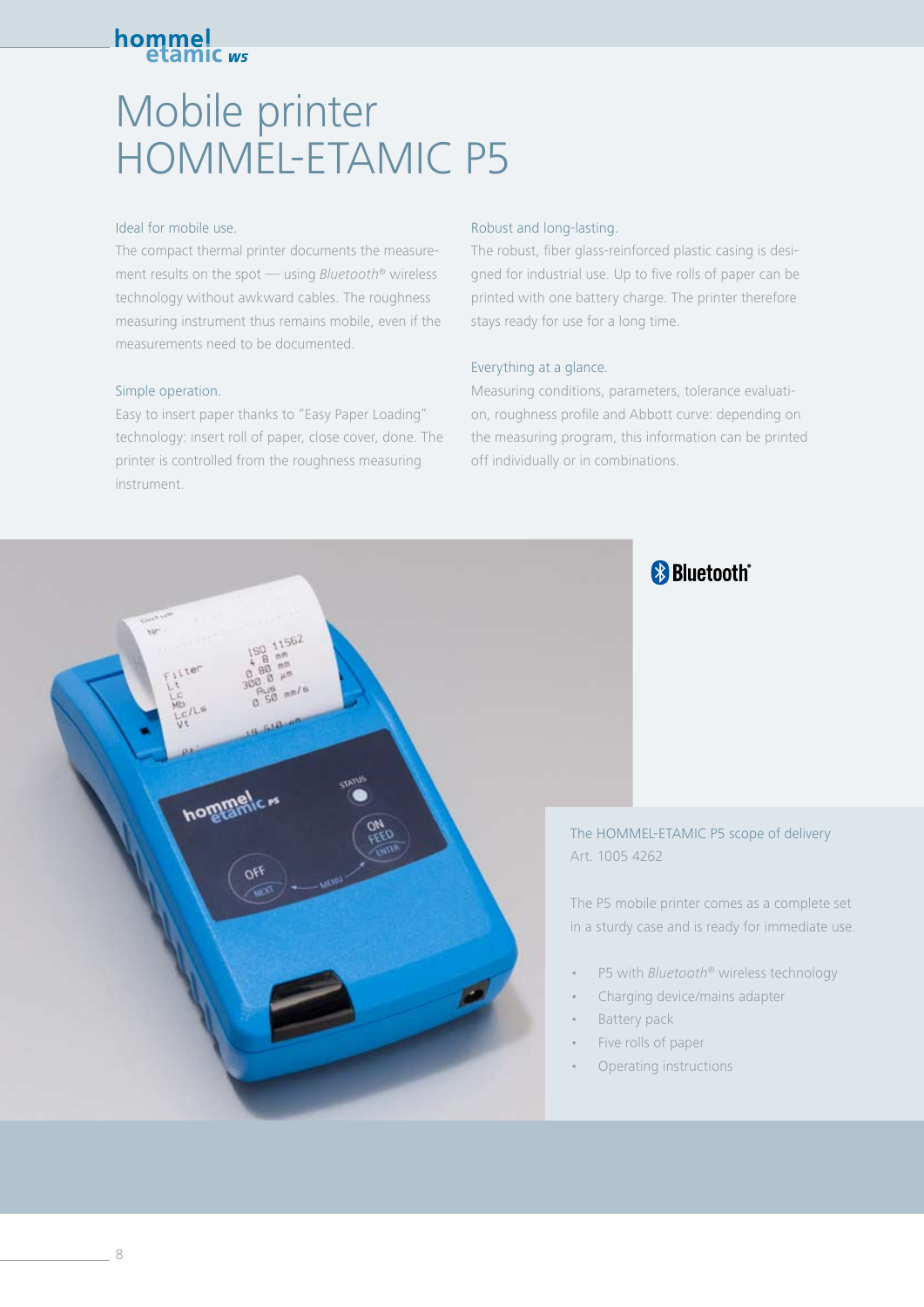## TURBO DATAWIN evaluation software

#### TURBO DATAWIN basic for importing measurement results into an Excel-sheet

With the optional TURBO DATAWIN basic software the measurement results from the W5 can be transferred into an Excel-sheet on a PC for further individual processing and documentation.

#### TURBO DATAWIN basic Art. 1003 6645



#### TURBO DATAWIN expert –

#### professional evaluation software with a simple menu guide

TURBO DATAWIN expert is an optional evaluation software for PC-controlled programming and parameter analysis. This software contains a simple menu guide that is easy to use – even without prior knowledge of Windows.

TURBO DATAWIN expert gives you the capability for remote control of the W5. The parameters are automatically transferred to the computer, where profile diagrams and measurement values can then be stored.

- Simple to use via function keys or mouse
- Graphics and parameters can be imported into other applications (Excel, Word etc.)
- Evaluation of all relevant roughness parameters
- Interactive profile analysis
- Administration of any number of measuring programs
- Data export in ASCII format
- Statistical evaluations

#### TURBO DATAWIN expert Art. 1001 6998



9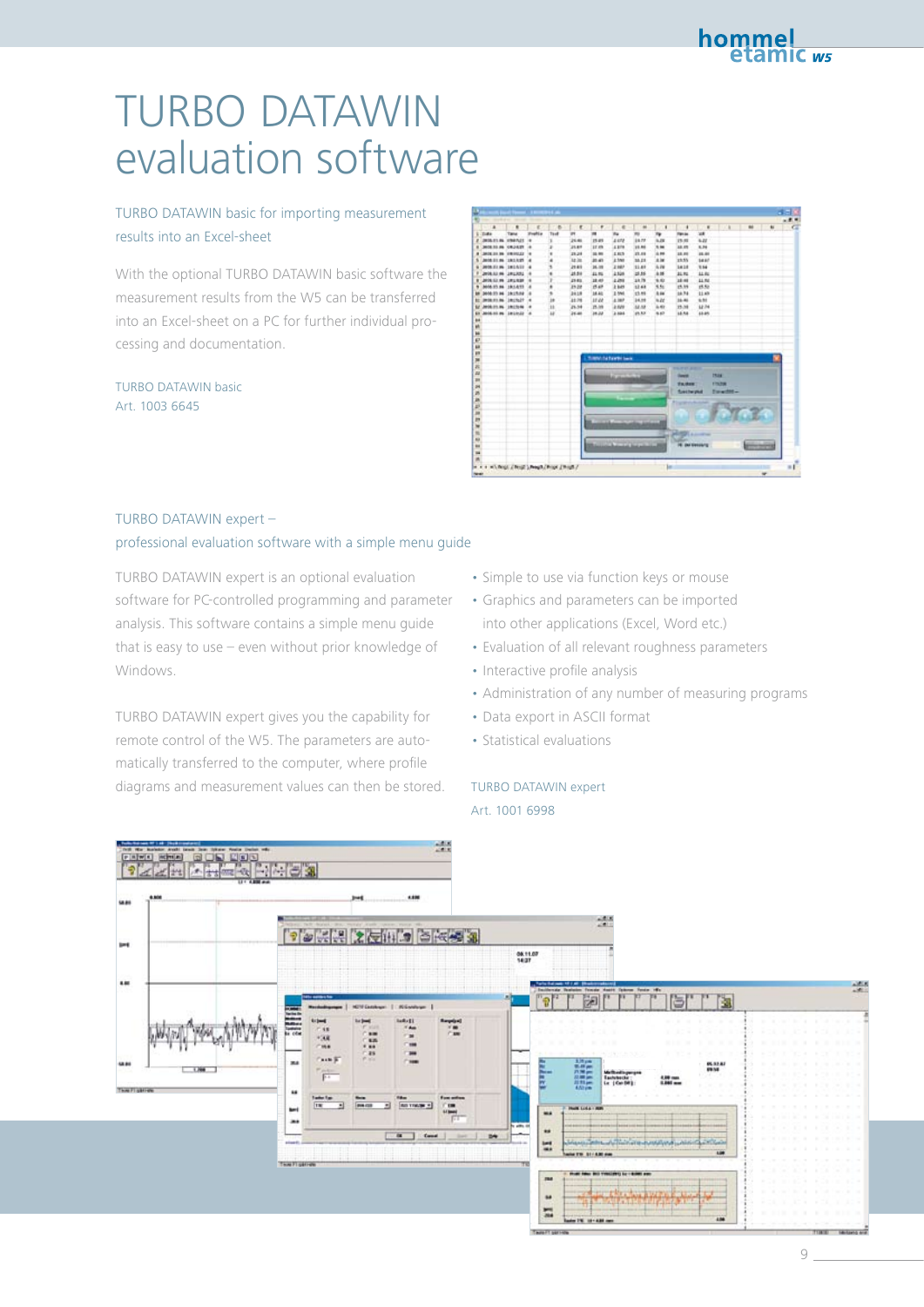## Accessories and probes

### Accessories

#### Height measuring stand HS300 Art. 1004 7611

300 mm height measuring stand with ±180° tilting unit for reception of mobile measuring devices.

#### W5 adapter for HS300 Art. 1004 4893

For mounting of the W5 on the HS300.

#### W5 adapter/tilt module for HS300 Art. 1005 1140

For mounting and fast tilting in and out of the W5 on the HS300. Automatic detent at end stop.

#### Probe extension AZZ55

Art. M0 435041 Length: 55 mm, shaft diameter: 11 mm

#### Roughness standards

| Art. 256318    | RNDX I: Ra 0.5 µm/Rz 1.6 µm   |
|----------------|-------------------------------|
| Art. 256125    | RNDX II: Ra 1.0 um/ Rz 3.3 um |
| Art. 233213    | RNDX III: Ra 3.2 µm/Rz 10 µm  |
| Art. 1000 7581 | DKD calibration certificate   |
| Art. 1000 7482 | Inspection report             |



#### Printer paper Art. 256 016

Set of 10 rolls of thermal paper. Paper width: 57 mm Paper length: approx.11 m



#### Sheet measurement with TKPK 100 probe Art. 235 730

Special two-skid probe for the surface measurement on cold-rolled sheets according to EN 10049. Skid radius 50 mm, stylus tip radius 5 µm.



### Probes

#### T1E/T3E/T1ET probe

For measurement on flat surfaces, on shafts and in bores. Stylus tip 2 µm/90°.

| T1E, measuring range $\pm 100$ µm | Art. 240 005   |
|-----------------------------------|----------------|
| T1E, oil-resistant version        | Art. 1000 8327 |

T3E, measuring range ±300 µm, stylus tip 5 µm/90°

Art. 243 961



#### TKO 50 probe

With offset skid for bores from 2 mm diameter. Stylus tip 2 µm/90°, measuring range -50 µm. Art. 224 444



#### T1K probe

For measurement on concave and convex surfaces. Stylus tip 2 µm/60°, measuring range ±100 µm. Art. 257 413

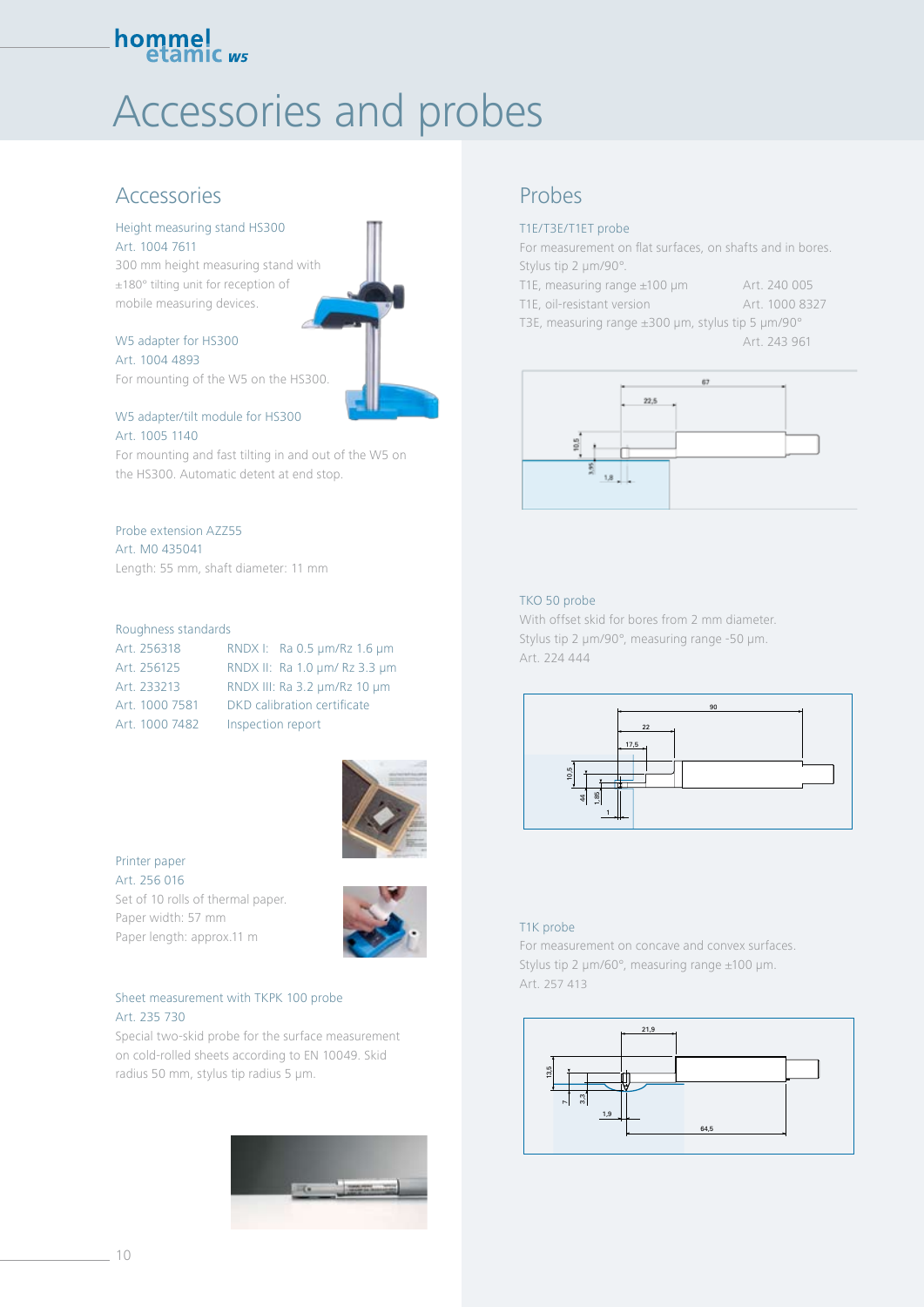## **Technical Data**

### HOMMEL-ETAMIC W5

Total deviation acc. to DIN 4772 | Class 1 Measurement range/resolution 320 µ (-210/+110)/5 nm Probe **Inductive skid probe, 2 µm/90°** Measurement display **1988** um/µinch selectable Max. traverse length 17.5 mm Traverse length according to ISO/JIS | 1.5 / 4.8 / 15 mm Traverse length according to MOTIF | 0.64 / 3.2 / 16 mm Cut off (ISO/JIS) 0.25 / 0.8 / 2.5 mm Individual traverse lengths 1 to 5 selectable

Parameters MOTIF ISO 12085 R, AR, Rx ASME B46 Rpm DIN EN 10049 Daimler DB N 31007 R3z

Battery charging time  $\begin{array}{ccc} & & | & 4 h \end{array}$ 

Working/operating temperature +5°C to +40°C Weight 270 g Wide range power supply  $\frac{1}{100}$  v to 240 V

### HOMMEL-ETAMIC P5

Paper roll -  $\emptyset$  Max. 31 mm

Working/operating temperature  $+5^{\circ}$ C to  $+40^{\circ}$ C Weight **Approx. 350 g** Charging device/ wide range power supply 100 V to 264 V

Filter **Phase-correct profile filter (Gauss)**, in accordance with ISO 11562 Filter in accordance with ISO 13565-1 λs filter in accordance with ISO 3274

Traverse speed vt 1 mm/sec; return: 3 mm/sec Data point interval Min. 0.5  $\mu$ m (9600 points when It = 4.8 mm) Parameters ISO 4287 Ra, Rz, Rmax, Rt, Rq, RSm, Rmr(c)[%], Rmr(c)[µm], Rp Parameters ISO 13565 Rk, Rpk, Rvk, Mr1, Mr2, A1, A2 JIS B601 Rz-JIS, Ry (corresponds to Rz), tp (corresponds to Rmr)

W5 battery capacity and the summan assurement cycles, lithium-ion battery

Data memory **1988 1988 1988 1988 1988 1988 1988 1988 1988 1988 1988 1988 1988 1988 1988 1988 1988 1988 1988 1988 1988 1988 1988 1988 1988 1988 1988 1988 1988 1988** Offline storage per measuring program: max. 2,000 measurements incl. profile data Dimensions (W x H x L) Approx. 50 mm x 63 mm x 127.5 mm Interfaces USB, *Bluetooth*® wireless technology

Printing method Theorem Completely fixed thermal print lines Paper/printing width  $\frac{1}{57 \pm 0.5}$  mm/48 mm Resolution 8 dots/mm; 384 dots/line Print speed Max. 50 mm/s; 16 lines/s Print functions **Measuring conditions**, parameters, primary profile, Abbott curve Battery **Battery Battery** pack, 1500 mAh

Dimensions (W x H x L) Approx. 90 mm x 46 mm x 160 mm Interfaces *Bluetooth*® wireless technology